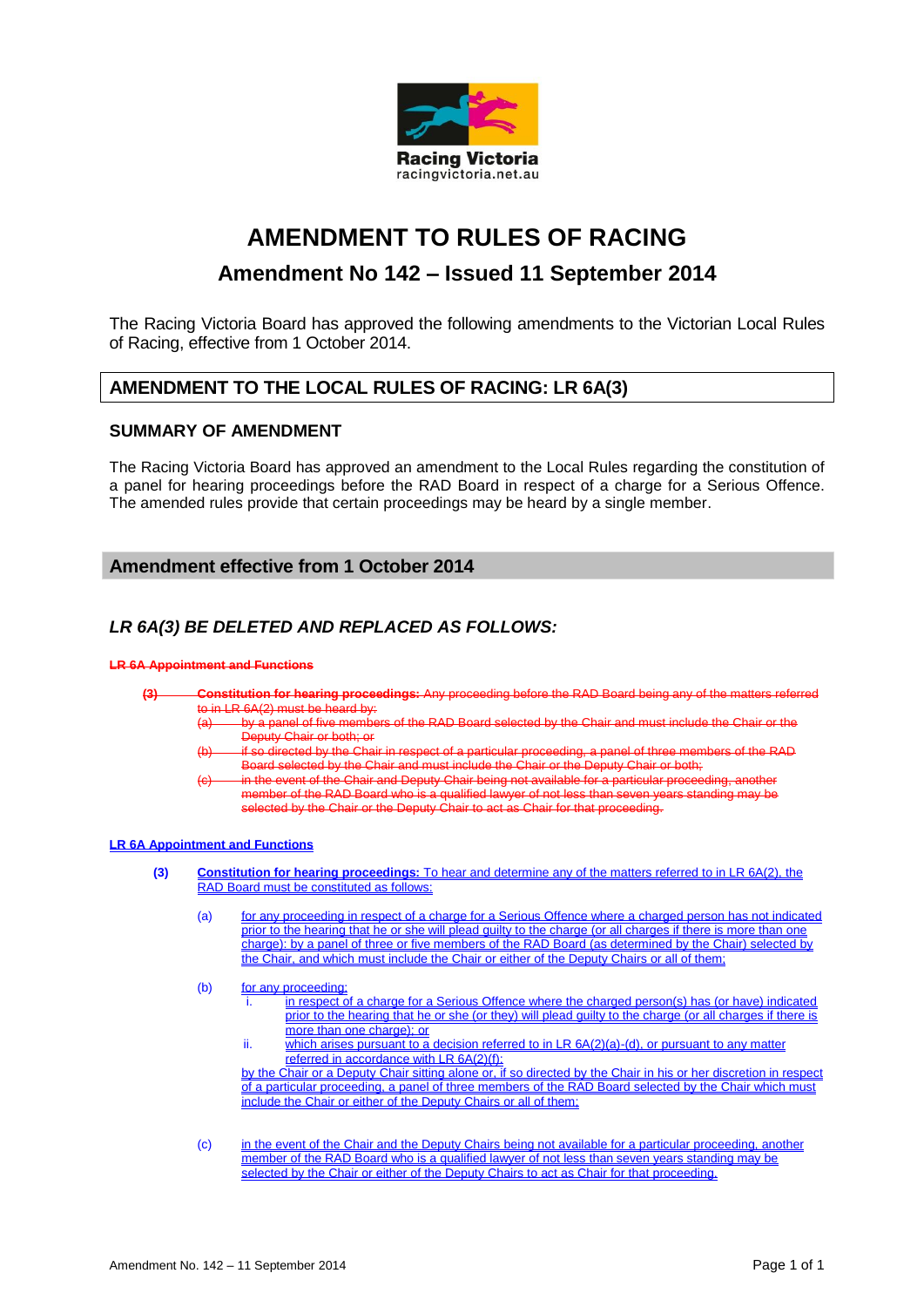## **AMENDMENT TO THE LOCAL RULES OF RACING: LR 6C(1) and (2A)**

### **SUMMARY OF AMENDMENT**

The Racing Victoria Board has approved an amendment to LR 6C to expand the list of specified Serious Offence rules which allow the Stewards to impose a monetary fine where a person charged has indicated in writing that he or she will plead guilty before the RAD Board. The monetary fine limit has also been increased to \$5,000.

### **Amendment effective from 1 October 2014**

### *LR 6C(1) and (2A) BE AMENDED AS FOLLOWS:*

**LR 6C Charges for hearing and determination under LR 6A(2)(e)**

- **(1) RAD Board's original jurisdiction:** <u>Except as provided by LR 6C(2A) and Nn</u>otwithstanding anything else to the contrary in <del>These <u>the</u> R</del>ules, the Committee of any Club or the Stewards or the Directors in exercising any power conferred on the Stewards must not hear or determine any matter or penalise any person relating to a Serious Offence.
- **(2) Charges**: The Stewards may charge persons with a Serious Offence (or Serious Offences) referred to in  $LR 6C(1)$ .
- **(2A) Minor Offences**: Notwithstanding the provisions of LR 6C(1), where a person charged by the Stewards with a breach of AR 175(f), (g), (gg), (l)<u>, өг</u> (q)<u>, AR 175A, AR 177A, AR 178A, or AR 178AA </u>has indicated in writing that he or she will plead guilty before the RAD Board, the Stewards may penalise the person by imposing a fine not exceeding \$500 \$5,000.